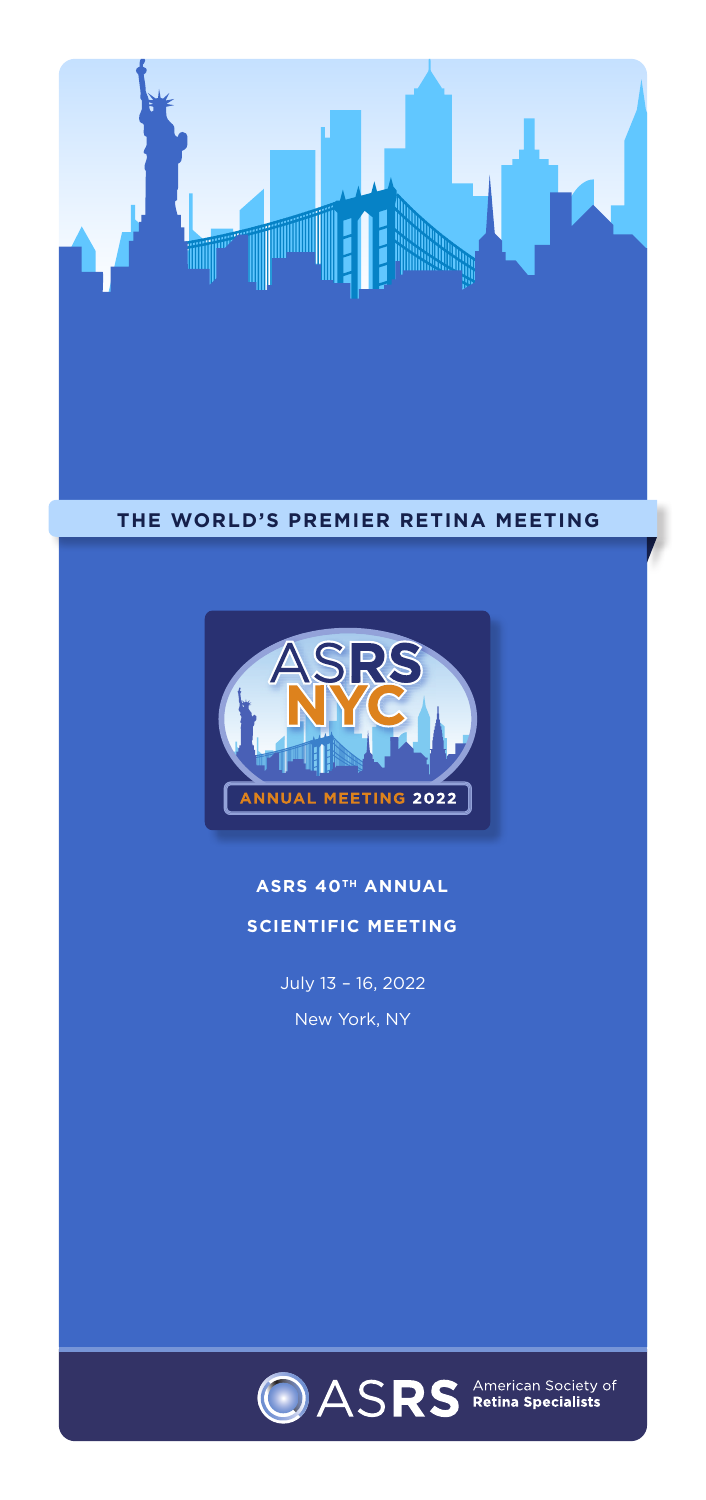### **WEDNESDAY, JULY 13**

| 3:30-5:35 PM | <b>Retina Case Conference</b><br>Moderator: <b>Dean Eliott. MD</b>                                                                                                                                                                                                                                                                                                                                                                                                                                                                                                                                          |
|--------------|-------------------------------------------------------------------------------------------------------------------------------------------------------------------------------------------------------------------------------------------------------------------------------------------------------------------------------------------------------------------------------------------------------------------------------------------------------------------------------------------------------------------------------------------------------------------------------------------------------------|
|              | Vishal Agrawal, MD, FRCS, FACS, FASRS<br>Nikhil Batra, MD<br>Kevin Blinder, MD, FASRS<br>Daniel Brill, MD<br>Avni Finn, MD, MBA<br>Ronald Gentile, MD<br>R. Rishi Gupta, MD<br>Srinivas Joshi, MD, FASRS<br>M. Ali Khan, MD, FACS, FASRS<br>Jaclyn Kovach, MD<br>Brian Lee, MD<br>Jong Park, MD<br>Prethy Rao, MD, MPH<br>Ahmad Rehmani, DO<br>Lincoln Shaw. MD<br>Bradley Smith, MD, FASRS<br>Maniu Subramanian, MD<br>Eduardo Uchiyama, MD, FACS, FASRS<br>Lejla Vajzovic, MD, FASRS<br>Nita Valikodath, MD, MS<br>Taku Wakabayashi, MD<br>Jav Wang, MD<br>Christina Weng, MD, MBA, FASRS<br>David Xu. MD |
|              | Yoshihiro Yonekawa, MD, FASRS                                                                                                                                                                                                                                                                                                                                                                                                                                                                                                                                                                               |

**6:30-10:00 PM Opening Reception at Cipriani 42nd Street®**

## **THURSDAY, JULY 14**

| 7:30-8:30 AM | <b>Continental Breakfast</b>                                                                                                                                                                                        |  |  |  |  |
|--------------|---------------------------------------------------------------------------------------------------------------------------------------------------------------------------------------------------------------------|--|--|--|--|
| 8:00-8:05 AM | <b>Opening Comments,</b><br>Jonathan Prenner, MD, FASRS                                                                                                                                                             |  |  |  |  |
| 8:05-9:00 AM | Wet AMD 1 Symposium<br>Moderators: Judy Kim, MD, FASRS and Sophie Bakri, MD                                                                                                                                         |  |  |  |  |
| 8:05 AM      | Higher Order OCT Feature Assessment of the Impact<br>of Fluid Dynamics on Visual Acuity in Neovascular<br>AMD in a Phase III Clinical Trial: The Importance of<br>Outer Retinal Integrity, Justis Ehlers, MD, FASRS |  |  |  |  |
| 8:09 AM      | Faricimab in Neovascular Age-Related Macular<br>Degeneration: Year 2 Efficacy, Safety, and Durability<br>Results From the Phase 3 TENAYA and LUCERNE<br>Trials, Arshad Khanani, MD, MA, FASRS                       |  |  |  |  |
| 8:15 AM      | UBX1325, A Novel Senolytic Therapy for Treatment-<br>Experienced Patients With Chronic DME or Wet AMD:<br>24-Week Results of a Phase 1 Study, Raj Maturi, MD                                                        |  |  |  |  |
| 8:19 AM      | Discussion                                                                                                                                                                                                          |  |  |  |  |
| 8:31 AM      | Analysis of the Long-term Visual Outcomes of<br>ForeseeHome Remote Telemonitoring, Michael Elman, MD                                                                                                                |  |  |  |  |
| 8:35 AM      | Conversion Rates from Nonexudative to Exudative<br>Age-Related Macular Degeneration: An AAO IRIS®<br>Registry Analysis, Dan Gong, MD                                                                                |  |  |  |  |
| $8.41$ AM    | Subretinal Pneumatic Displacement Without Tissue<br>Plasminogen Activator for Submacular Hemorrhage:<br>One-year Outcomes, Marwan Abdulaal, MD                                                                      |  |  |  |  |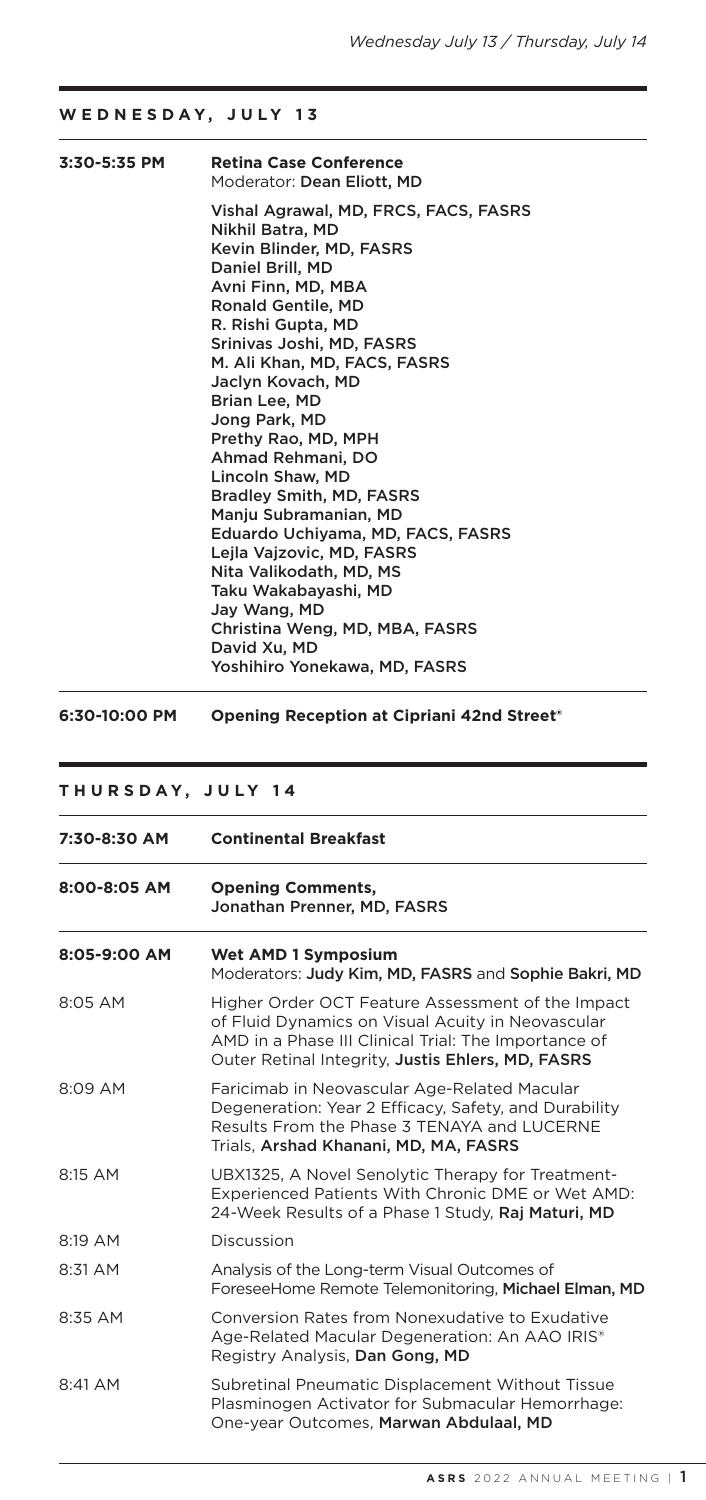| 8:45 AM<br>Late<br>Breaking | Real World Efficacy, Durability and Safety of Faricimab<br>in Neovascular Age-Related Macular Degeneration:<br>The TRUCKEE Study, Carl Danzig, MD                                                        |  |
|-----------------------------|----------------------------------------------------------------------------------------------------------------------------------------------------------------------------------------------------------|--|
| 8:49 AM                     | Discussion                                                                                                                                                                                               |  |
| 9:00-9:30 AM                | Dry AMD 1 Symposium<br>Moderators: Jeffrey Heier, MD and Caroline Baumal, MD                                                                                                                             |  |
| 9:00 AM                     | ReCLAIM-2: Phase 2 Trial of Subcutaneous<br>Elamipretide in Patients with Noncentral Geographic<br>Atrophy, Jeffrey Heier, MD                                                                            |  |
| $9:06$ AM                   | Assessment of Geographic Atrophy Lesion<br>Progression in the Phase 3 OAKS and DERBY Trials,<br>Roger Goldberg, MD, MBA                                                                                  |  |
| 9:10 AM                     | Association Between Dysfunctional Complement<br>Factor I: Rare Variant Status and Progression to<br>Advanced AMD Outcomes, Johanna Seddon, MD, ScM                                                       |  |
| 9:16 AM                     | Safety of Intravitreal Pegcetacoplan for Geographic<br>Atrophy: 12-Month Results of the OAKS and DERBY<br>Trials, Caroline Baumal, MD                                                                    |  |
| 9:20 AM                     | Discussion                                                                                                                                                                                               |  |
| 9:30-10:10 AM               | <b>Break</b>                                                                                                                                                                                             |  |
| 10:10-11:10 AM              | <b>Diabetic Retinopathy 1 Symposium</b><br>Moderators: Jennifer Lim, MD, FARVO, FASRS and<br>Joel Pearlman, MD, PhD                                                                                      |  |
| 10:10 AM                    | Aflibercept Monotherapy vs Initial Bevacizumab<br>Followed by Aflibercept if Needed for Treatment<br>of Center-Involved Diabetic Macular Edema,<br>Chirag Jhaveri, MD, FASRS                             |  |
| 10:16 AM                    | Efficacy, Durability, and Safety of Faricimab in Diabetic<br>Macular Edema: 2-Year Results of the Phase 3 YOSEMITE<br>and RHINE Trials, David Eichenbaum, MD, FASRS                                      |  |
| 10:22 AM                    | Randomized Phase 1 Trials of RZ402, a Novel Orally<br>Administered Plasma Kallikrein Inhibitor Targeting<br>Diabetic Macular Edema, Robert Bhisitkul, MD, PhD                                            |  |
| 10:26 AM                    | Angiopoietin-2 Signaling and Vascular Stability With<br>Faricimab in Diabetic Macular Edema, Karl Csaky, MD, PhD                                                                                         |  |
| 10:32 AM                    | Discussion                                                                                                                                                                                               |  |
| 10:42 AM                    | Masked Safety Data from ZETA-1, an Ongoing 24-Week<br>Phase 2 Clinical Trial of APX3330, an Oral Therapeutic<br>Being Developed for the Treatment of Diabetic<br>Retinopathy, Michael Allingham, MD, PhD |  |
| 10:46 AM                    | Three-Year Outcomes of the PALADIN Phase IV Study:<br>Comparison of Anatomical Metrics, Efficacy, and<br>Treatment Burden Post Fac, Christopher Riemann, MD                                              |  |
| 10:50 AM                    | Investigating the Utility of Near-Infrared Reflectance<br>Imaging for Diabetic Retinopathy Screening,<br>Mina Naguib, MD                                                                                 |  |
| 10:54 AM                    | Progressive Quantitative Outer Retinal Optical<br>Coherence Tomography Abnormalities in Early<br>Diabetic Retinopathy Compared with Controls,<br>Jennifer Lim, MD, FARVO, FASRS                          |  |
| 11:00 AM                    | Discussion                                                                                                                                                                                               |  |
|                             | 11:10 AM-12:05 PM Surgery Symposium 1<br>Moderators: Maria Berrocal, MD and Gaurav Shah, MD                                                                                                              |  |
| 11:10 AM                    | Visual Outcomes and Complications of Combined<br>vs Sequential Cataract Surgery and Pars Plana<br>Vitrectomy: Multicenter Database Study,<br>Ahmed Sallam, MD, PhD, FRCOPath                             |  |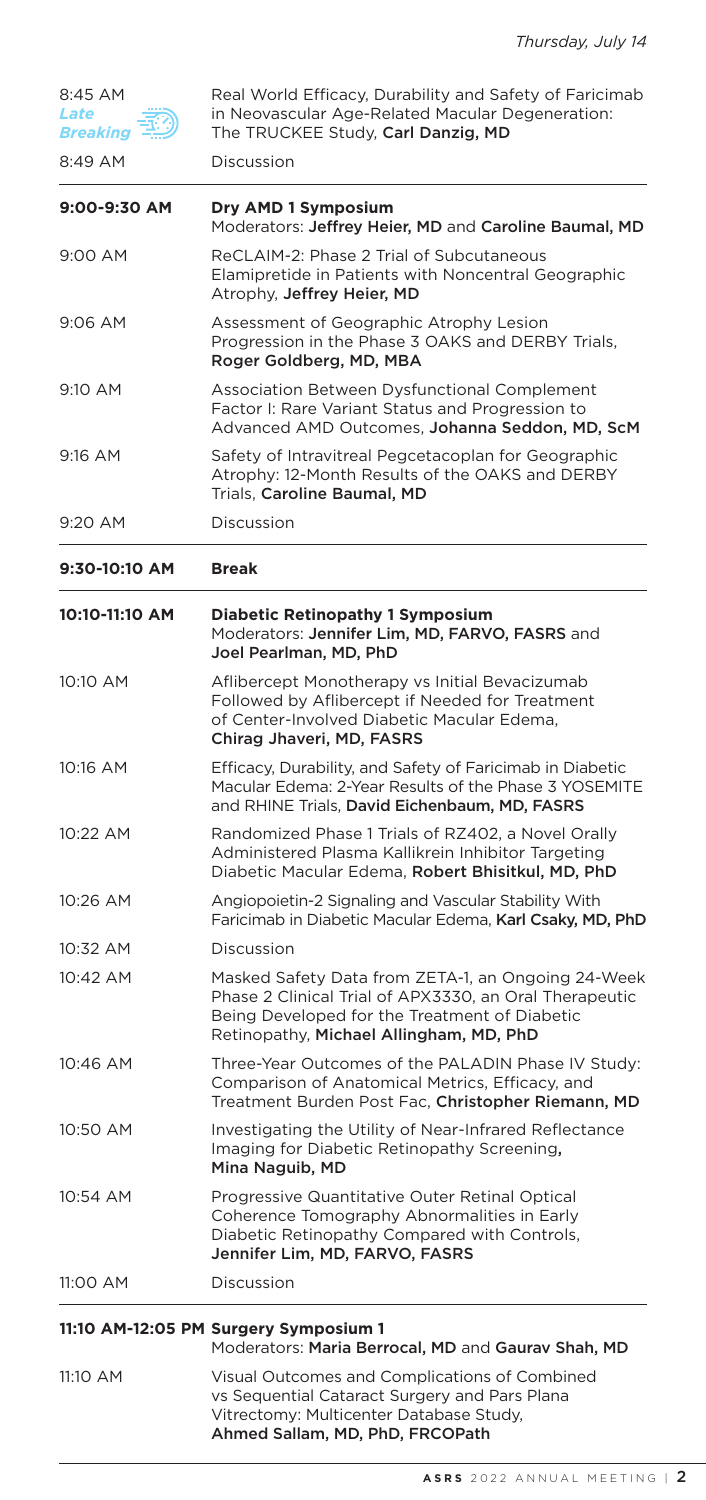| 11:16 AM      | Retinal Displacement After Scleral Buckle vs Combined<br>Scleral Buckle and Vitrectomy for the Management of<br>Rhegmatogenous Retinal Detachment: ALIGN SB vs<br>PPV-SB, Aditya Bansal, MD                                                                                                                                                                                                                                                                                                                  |
|---------------|--------------------------------------------------------------------------------------------------------------------------------------------------------------------------------------------------------------------------------------------------------------------------------------------------------------------------------------------------------------------------------------------------------------------------------------------------------------------------------------------------------------|
| 11:20 AM      | Randomized Controlled Trial of Perioperative<br>Intravenous Dexamethasone on Postoperative Analgesia<br>in Scleral Buckle Surgery, Jonathan Prenner, MD, FASRS                                                                                                                                                                                                                                                                                                                                               |
| 11:26 AM      | Surgical Outcomes of Combined Pars Plana Vitrectomy and<br>Scleral Fixation of Intraocular Lenses: Comparison of Gore-<br>Tex Suture vs Intrascleral Haptic Fixation, David Xu, MD                                                                                                                                                                                                                                                                                                                           |
| 11:32 AM      | Discussion                                                                                                                                                                                                                                                                                                                                                                                                                                                                                                   |
| 11:41 AM      | Study of Simulated Vitreoretinal Performance After<br>Multimodal Pharmacological and Behavioral Exposures<br>Among Surgeons With Varying Levels of Surgical<br>Experience, Mitchell Wolf, MD, PhD                                                                                                                                                                                                                                                                                                            |
| 11:47 AM      | Retinal Massager: New Multifunctional Tool for Vitrectomy,<br>Manish Nagpal, MD, FRCS (UK), FASRS                                                                                                                                                                                                                                                                                                                                                                                                            |
| 11:51 AM      | Surgical Outcomes of Scleral Buckling for<br>Rhegmatogenous Retinal Detachment Using the<br><b>NGENUITY 3-Dimensional Visualization System</b><br>With a Guarded Light Pipe, John Miller, MD                                                                                                                                                                                                                                                                                                                 |
| 11:57 AM      | Discussion                                                                                                                                                                                                                                                                                                                                                                                                                                                                                                   |
| 12:05-1:20 PM | <b>CONCURRENT SESSIONS</b>                                                                                                                                                                                                                                                                                                                                                                                                                                                                                   |
|               | <b>General Lunch</b>                                                                                                                                                                                                                                                                                                                                                                                                                                                                                         |
|               | <b>Fellowship Directors Lunch</b>                                                                                                                                                                                                                                                                                                                                                                                                                                                                            |
|               | <b>Instructional Course: ASRS Research and Therapeutics</b><br>(ReST) Committee Symposium-Clinical Trials<br>"Unplugged"-Real, Practical Questions and Answers<br>Course Director: Peter Kaiser, MD, FASRS<br>Faculty: Ferhina S. Ali, MD, MPH;<br>Fernando Arevalo, MD, PhD, FACS, FASRS;<br>Caroline Baumal, MD;<br>Netan Choudhry, MD, FACS(C), FASRS;<br>Roger A. Goldberg, MD, MBA;<br>Nieraj Jain, MD; Henry A. Leder, MD;<br>Eric W. Schneider, MD; Lejla Vajzovic, MD, FASRS;<br>Andre J. Witkin, MD |
|               | <b>Instructional Course: Vitreoretinal Surgical Rounds</b><br>Course Director: Paul Hahn, MD, PhD, FASRS<br>Faculty: Maria Berrocal, MD; Donald D'Amico, MD;                                                                                                                                                                                                                                                                                                                                                 |
|               | Sharon Fekrat, MD, FACS, FASRS; John Kitchens, MD;<br>Gregory Lee, MD; Yannek Leiderman, MD, PhD;<br>Lisa Olmos de Koo, MD, MBA; Flavio Rezende, MD, PhD;<br>Gaurav Shah, MD                                                                                                                                                                                                                                                                                                                                 |
| 1:20-2:25 PM  | <b>Surgery Symposium 2</b><br>Moderators: Eric Nudelman, MD, PhD and<br>Aleksandra Rachitskaya, MD, FASRS                                                                                                                                                                                                                                                                                                                                                                                                    |

- Technique vs Standard Internal Limiting Membrane Peeling for Large Macular Holes: Comparative Study Vishal Agrawal, MD, FRCS,FACS,FASRS 1:26 PM Pars Plana Vitrectomy for Symptomatic Vitreous Opacities: Large Multicenter Case Series, Samuel Houston, MD, FASRS
- 1:30 PM Epiretinal Human Amniotic Membrane Grafting for Complex Surgical Macular Pathologies, Tongalp Tezel, MD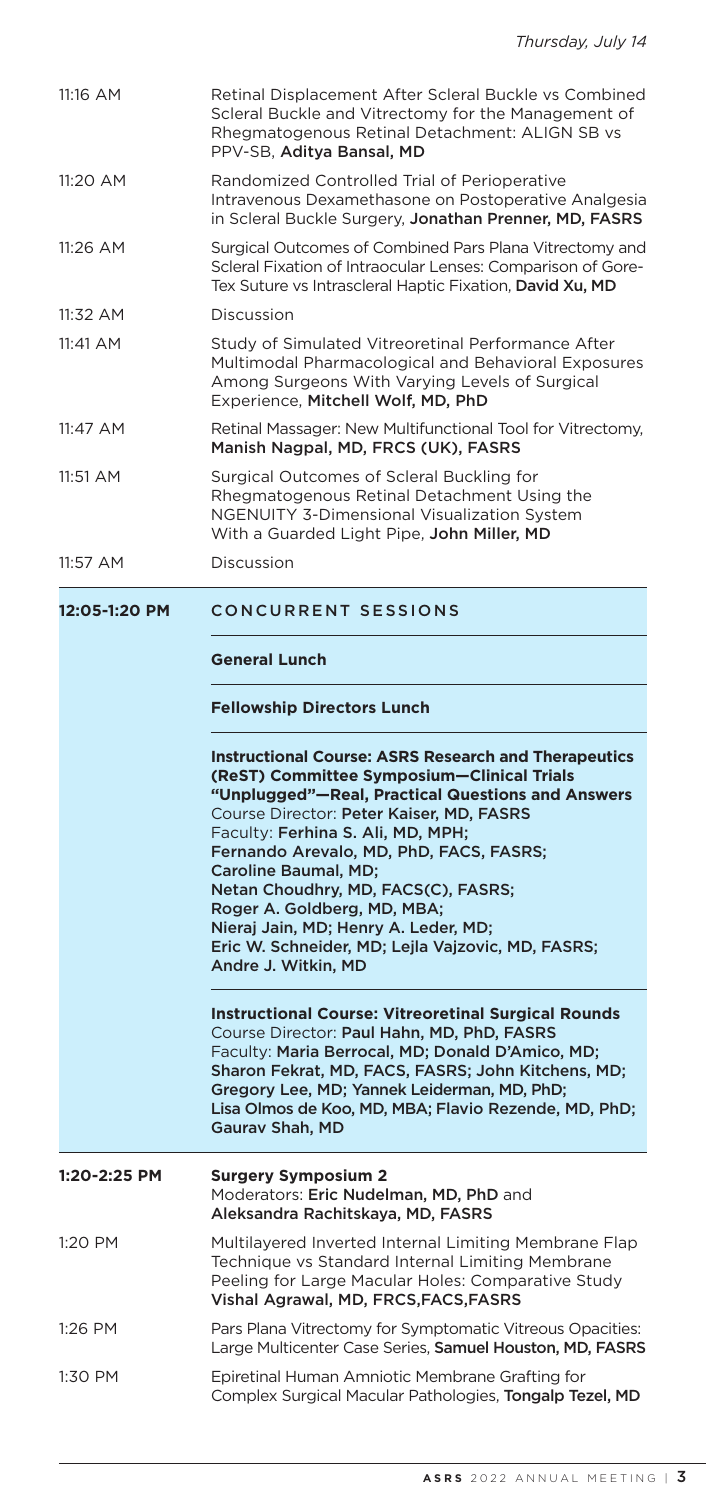| 1:36 PM                                                                                                                                                                                                                               | Scleral Imbrication and Fovea-Sparing ILM Peel<br>as a Treatment for Myopic Foveoschisis,<br>Fong May Chew, FRCOphth, MBBS, BSc                                           |  |  |  |
|---------------------------------------------------------------------------------------------------------------------------------------------------------------------------------------------------------------------------------------|---------------------------------------------------------------------------------------------------------------------------------------------------------------------------|--|--|--|
| 1:42 PM                                                                                                                                                                                                                               | Discussion                                                                                                                                                                |  |  |  |
| 1:50 PM                                                                                                                                                                                                                               | Endophthalmitis After Pars Plana Vitrectomy Without<br>Postoperative Topical Antibiotics, Tahsin Khundkar, MD                                                             |  |  |  |
| 1:54 PM                                                                                                                                                                                                                               | Biodistribution of Suprachoroidal Drug and Viral Vector<br>Delivery Across Animal Models and Human Trials,<br>Glenn Yiu, MD, PhD                                          |  |  |  |
| 2:00 PM                                                                                                                                                                                                                               | Vitreoretinal Biopsy Techniques and the Role of Retinal<br>Biopsy in Vitreoretinal Lymphoma: Single-Institution<br>Experience, Sunil Srivastava, MD                       |  |  |  |
| 2:06 PM                                                                                                                                                                                                                               | State of Pediatric Retinal Detachment Surgery in the<br>United States: An Aggregated Electronic Health Record<br>Analysis of 2200 Children, Yoshihiro Yonekawa, MD, FASRS |  |  |  |
| 2:12 PM                                                                                                                                                                                                                               | Cutter-Based vs Forceps-Based Membrane Peeling for<br>Removal of Epimacular Membranes Scott Walter, MD, MSc                                                               |  |  |  |
| 2:16 PM                                                                                                                                                                                                                               | Discussion                                                                                                                                                                |  |  |  |
| 2:25-3:00 PM                                                                                                                                                                                                                          | Imaging, Digital, Angiography Symposium<br>Moderators: Szilard Kiss, MD and Fabio Patelli, MD                                                                             |  |  |  |
| 2:25 PM                                                                                                                                                                                                                               | Subclinical Coronary Atherosclerosis and Retinal Optical<br>Coherence Tomography Angiography: Observational<br>Cohort Study, Young Hee Yoon, MD, PhD                      |  |  |  |
| 2:31 PM                                                                                                                                                                                                                               | Level of Diabetic Retinopathy Severity Correlates to<br>Degree of Quadrant Asymmetry in Both Single and<br>Averaged Imaged OCTA Metrics, Jesse Jung, MD, FASRS            |  |  |  |
| 2:35 PM                                                                                                                                                                                                                               | Retinal Displacement On Fundus Autofluorescence<br>Imaging: Only The Tip Of the Iceberg,<br>Koby Brosh Heshin, MD, MHA                                                    |  |  |  |
| 2:39 PM                                                                                                                                                                                                                               | Discussion                                                                                                                                                                |  |  |  |
| 2:46 PM                                                                                                                                                                                                                               | Infrared Video for the Demonstration and<br>Quantification of Macula-Involving Symptomatic<br>Vitreous Opacities, Shawn Kavoussi, MD                                      |  |  |  |
| 2:50 PM                                                                                                                                                                                                                               | Regression Patterns of Central Serous<br>Chorioretinopathy Using En Face Optical<br>Coherence Tomography, Supriya Arora, MS                                               |  |  |  |
| 2:54 PM                                                                                                                                                                                                                               | Discussion                                                                                                                                                                |  |  |  |
| 3:00-3:35 PM                                                                                                                                                                                                                          | <b>Break</b>                                                                                                                                                              |  |  |  |
| 3:35-3:40 PM                                                                                                                                                                                                                          | <b>ASRS Grassroots Advocacy: Making a Difference for</b><br>your Patients and your Profession, Reginald Sanders, MD                                                       |  |  |  |
| 3:40-4:10 PM<br><b><i>Disruptive</i> Transformative Technology in the</b><br><b>Retinal Sphere</b><br>Moderator: Reginald Sanders, MD<br>Panelists: David Eichenbaum, MD, FASRS,<br>Jonathan Feistmann, MD and Jawad Qureshi, MD, MBA |                                                                                                                                                                           |  |  |  |
| 4:10-5:00 PM                                                                                                                                                                                                                          | <b>Inflammatory &amp; Infectious Diseases Symposium</b><br>Moderators: Sunil Srivastava, MD and<br>Dimosthenis Mantopoulos, MD, PhD                                       |  |  |  |
| 4:10 PM                                                                                                                                                                                                                               | Biomarkers in the Vitreous Humor Correlate<br>With Alzheimer's Disease and Chronic Traumatic<br>Encephalopathy in Postmortem Eyes and Brain,<br>Manju Subramanian, MD     |  |  |  |
| 4:16 PM                                                                                                                                                                                                                               | Association of OCT Choroidal Thickness Maps and<br>Automated Fixed-Depth Intensity Maps With Disease<br>Activity in Birdshot Chorioretinopathy, Keirnan Willett, MD       |  |  |  |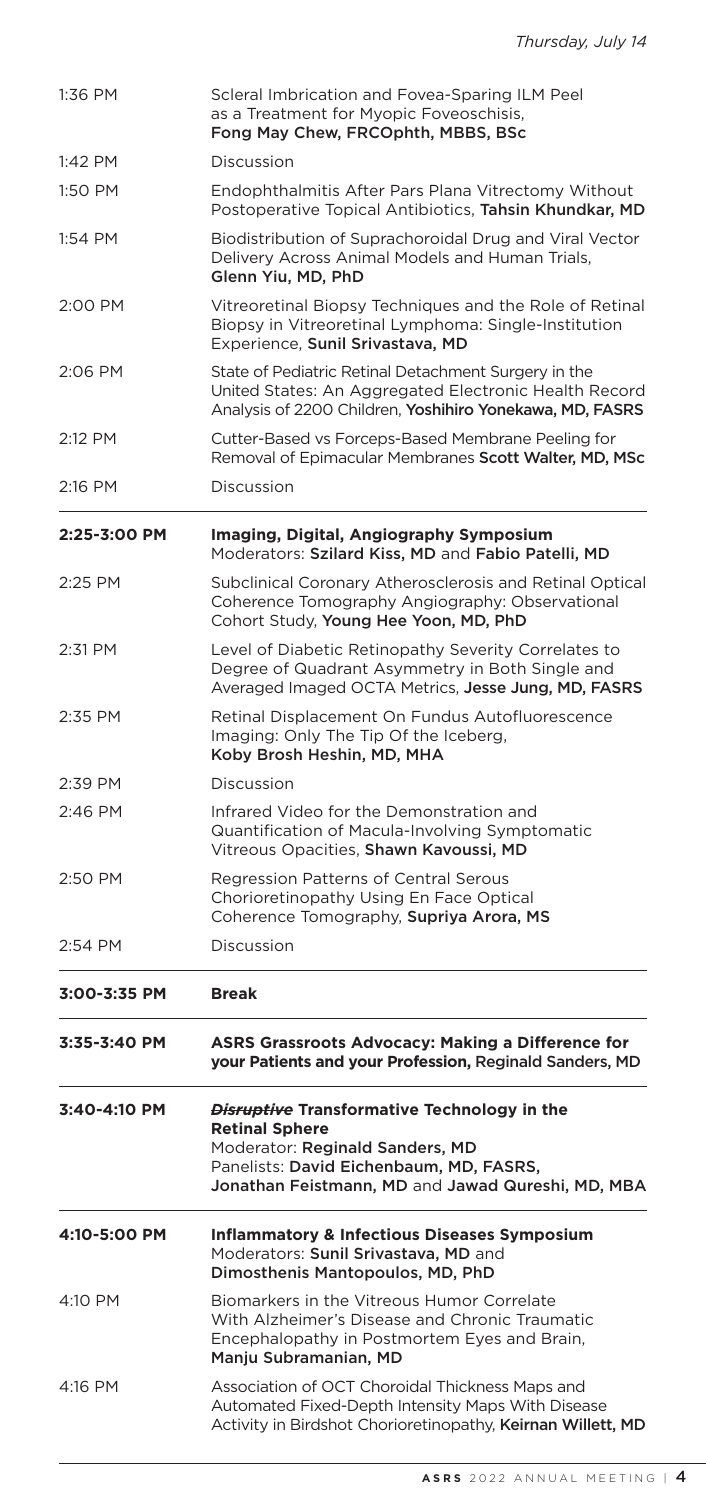| 7:00-8:00 PM | <b>Fellows-in-Training &amp; Resident Reception</b>                                                                                                                                             |
|--------------|-------------------------------------------------------------------------------------------------------------------------------------------------------------------------------------------------|
| 6:00-7:00 PM | <b>Scientific Poster Q&amp;A and Exhibit Hall Reception</b>                                                                                                                                     |
| 6:00-6:45 PM | Diversity, Equity and Inclusion Committee All-Welcome<br><b>Reception: A Celebration of our Diversity</b>                                                                                       |
| 5:46 PM      | Discussion                                                                                                                                                                                      |
| 5:40 PM      | Two-Year Evaluation of Subretinal Fluid Drainage<br>Techniques in Pars Plana Vitrectomy for Primary<br>Rhegmatogenous Retinal Detachment (ELLIPSOID-2<br>Study), Bryon McKay, MD, PhD, FRCSC    |
| 5:36 PM      | Incidence and Risk Factors for Rhegmatogenous<br>Retinal Detachment After Cataract Surgery: Analysis<br>of the American Academy of Ophthalmology IRIS<br>Registry, M. Ali Khan, MD, FACS, FASRS |
| 5:32 PM      | Timing of Delayed Retinal Pathology in Patients<br>Presenting With Acute Posterior Vitreous Detachment<br>in the IRIS Registry, Gautam Vangipuram, MD                                           |
| 5:26 PM      | Impact of Delay in Repair of Rhegmatogenous Retinal<br>Detachment: Real-World Outcomes from the IRIS<br>Registry, Sunir Garg, MD, FACS, FASRS                                                   |
| 5:18 PM      | Discussion                                                                                                                                                                                      |
| 5:14 PM      | Novel Technique for Capsular Tension Ring<br>Explantation With Concomitant Intraocular Lens<br>Exchange, Howard Fine, MD, MHSc                                                                  |
| 5:08 PM      | Feature Tracking and Image Segmentation in Real<br>Time via Deep Learning in Vitreoretinal Surgery:<br>Framework for AI-Mediated Surgical Guidance,<br>Yannek Leiderman, MD, PhD                |
| 5:04 PM      | Economic Impact of Retina Procedure Volume<br>Changes Due to the COVID-19 Pandemic: Analysis<br>of 2020 Medicare Data, Shriji Patel, MD, MBA                                                    |
| 5:00 PM      | Opportunity Cost of Vitreoretinal Surgeries<br>Ella Leung, MD                                                                                                                                   |
| 5:00-5:55 PM | <b>Surgery Symposium 3</b><br>Moderators: Paul Hahn, MD, PhD, FASRS and<br>Dean Eliott, MD                                                                                                      |
| 4:53 PM      | Discussion                                                                                                                                                                                      |
| 4:47 PM      | Ocular Involvement in Candidemia Diagnosed by<br>T2 vs Blood Culture With Recommendations on<br>Screening for Endogenous Candida Endophthalmitis,<br>John Mason, MD                             |
| 4:41 PM      | Heterogeneous Presentations of De Novo and<br>Recurrent Uveitis After COVID-19 Vaccination:<br>Multicenter Report, Sruthi Arepalli, MD                                                          |
| 4:37 PM      | Ultra-Widefield Fluorescein Angiography and OCT<br>Findings in Children and Young Adults With Autosomal<br>Dominant Neovascular Inflammatory Vitreoretinopathy,<br>Arjun Sood, MD               |
| 4:30 PM      | Discussion                                                                                                                                                                                      |
| 4:24 PM      | Suprachoroidal Triamcinolone Acetonide Injectable<br>Suspension for Macular Edema Associated With Uveitis:<br>Integrated Analysis of 2 Clinical Trials, Steven Yeh, MD                          |
| 4:20 PM      | Efficacy of Suprachoroidal Triamcinolone Acetonide<br>Injectable Suspension in the Treatment of Macular Edema<br>in Patients With Chronic Uveitis, Christopher Henry, MD                        |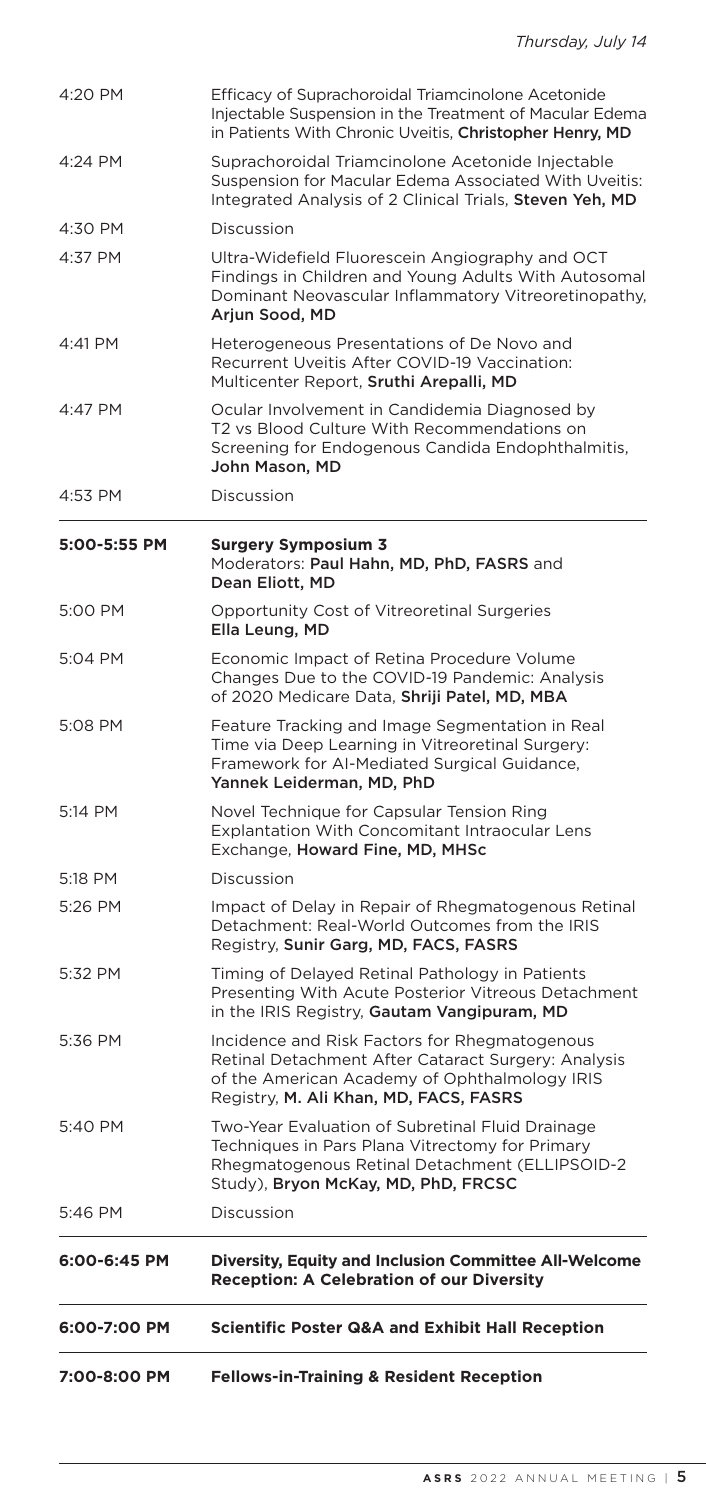|  |  |  |  |  |  |  |  |  |  | FRIDAY, JULY 15 |  |
|--|--|--|--|--|--|--|--|--|--|-----------------|--|
|--|--|--|--|--|--|--|--|--|--|-----------------|--|

| 7:30-8:30 AM                       | <b>Continental Breakfast</b>                                                                                                                                                               |
|------------------------------------|--------------------------------------------------------------------------------------------------------------------------------------------------------------------------------------------|
| 8:00-9:10 AM                       | Wet AMD 2 Symposium<br>Moderators: Anat Lowenstein, MD and<br>Charles Wykoff, MD, PhD, FASRS                                                                                               |
| 8:00 AM                            | Characteristics and Outcomes of nAMD Patients<br>Managed in US Routine Clinical Practice: Analysis of<br>the IRIS Registry Database, Anita Barikian, MD                                    |
| 8:04 AM                            | AI-Based Spatiotemporal Observations of Retinal<br>Fluid Dynamics Using the Notal Vision Home OCT,<br>Anat Loewenstein, MD                                                                 |
| 8:10 AM                            | Central Subfield Thickness Fluctuations and Their Impact<br>on Vision Outcomes Over 96 Weeks in the Archway Trial<br>of the PDS, Veeral Sheth, MD, MBA, FASRS, FACS                        |
| 8:16 AM                            | ADVM-022 Intravitreal Gene Therapy for Neovascular<br>AMD: Phase 1 OPTIC Trial Update, Dante Pieramici, MD                                                                                 |
| 8:22 AM<br>Late<br><b>Breaking</b> | Phase IIIb TALON Study of Brolucizumab Versus<br>Aflibercept in a Matched Treat-and-Extend Regimen to<br>Treat Neovascular AMD: 32-week Primary Outcomes,<br>Carl Regillo, MD              |
| 8:28 AM                            | Discussion                                                                                                                                                                                 |
| 8:37 AM                            | End-of-Study Retinal Fluid and Vision Outcomes in<br>the Archway Phase 3 Trial of the Port Delivery<br>System With Ranibizumab in Patients With nAMD,<br>Aleksandra Rachitskaya, MD, FASRS |
| 8:43 AM                            | Treatment Outcome of Wet Age-Related<br>Macular Degeneration Management in Thailand<br>(TOWER) Study Report No. 2: The Fluid Analysis,<br>Yodpong Chantarasorn, MD                         |
| 8:47 AM                            | Long-Term Use of Antivascular Endothelial Growth<br>Factor Therapy for Neovascular Age-Related Macular<br>Degeneration, Tedi Begaj, MD                                                     |
| 8:53 AM                            | Prophylactic Intraocular Pressure-Lowering<br>Measures in Antivascular Endothelial Growth Factor<br>Therapy: Systematic Review and Meta-Analysis,<br>Parnian Arjmand, MD, MSc, FRCSC       |
| 8:57 AM<br>Late<br>Breaking        | 12-Month Results of EYP-1901 Vorolanib in<br>a Bioerodible Durasert Insert for nAMD: The DAVIO Trial,<br>Rishi Singh, MD                                                                   |
| 9:03 AM                            | Discussion                                                                                                                                                                                 |
| 9:10-10:05 AM                      | Dry AMD 2 Symposium<br>Moderators: Marco Zarbin, MD, PhD and<br>Johanna Seddon, MD, ScM                                                                                                    |
| 9:10 AM                            | Inhibition of C1q Protects Photoreceptor Synapses in a<br>Light Damage Model and Is a Potential Treatment for<br>Geographic Atrophy, Patrick Williams, MD                                  |
| 9:16 AM                            | Platform for Screening Compounds for Treatment of<br>AMD Using iPSC-derived Human RPE: Examples Using<br>Elamipretide and SBT-272, Lucian Del Priore, MD, PhD                              |
| 9:22 AM                            | Screening Mitochondrial-Targeted Drugs in iPSC-<br>RPE from Patients With Dry Age-Related Macular<br>Degeneration, Sandra Montezuma, MD, FASRS                                             |
| $9:26$ AM                          | Association of Metformin and Other Antidiabetic<br>Medication Use with Risk of Age-Related Macular<br>Degeneration, Dimitra Skondra, MD, PhD                                               |
| 9:30 AM                            | Discussion                                                                                                                                                                                 |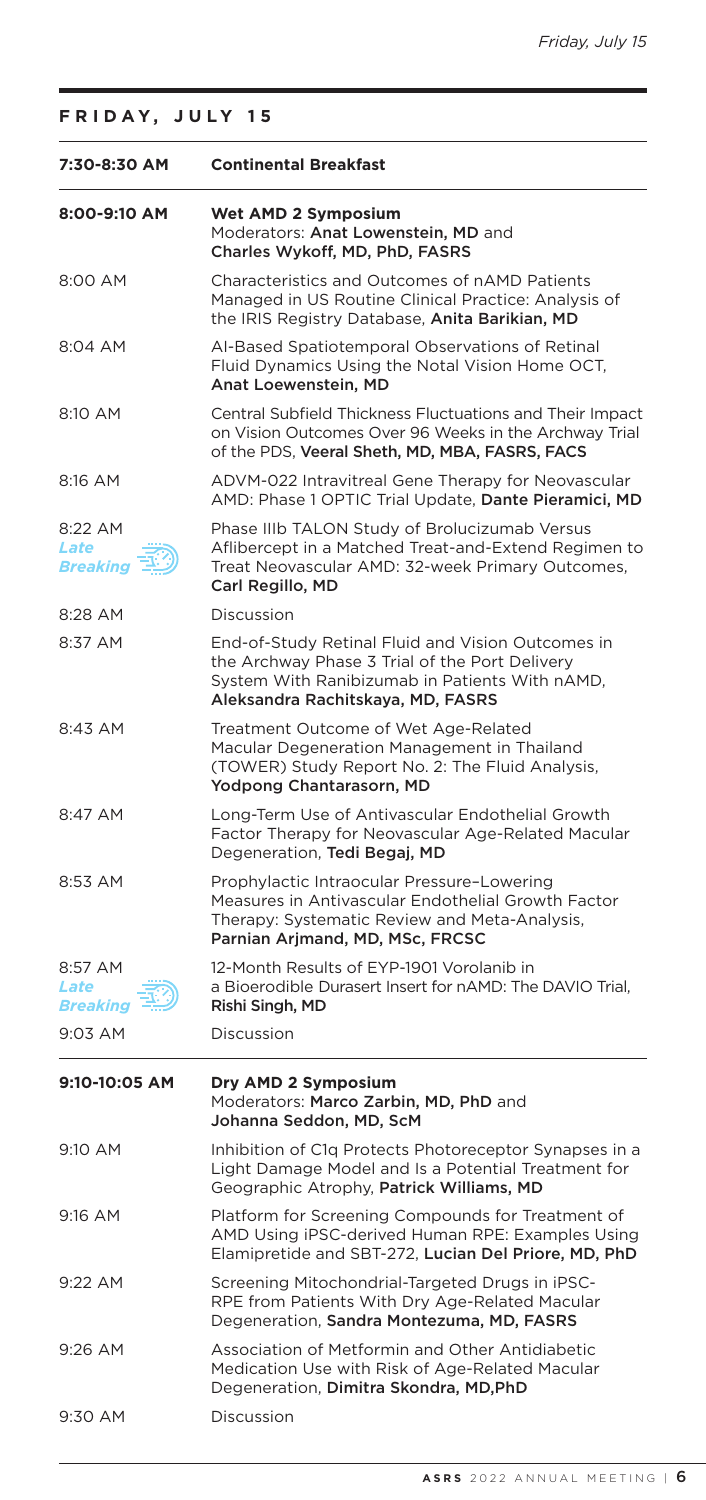| 9:42 AM           | Retrospective Real-World Analysis of Patients With<br>Geographic Atrophy Secondary to Age-Related Macular<br>Degeneration Followed for 3 Years, Ehsan Rahimy, MD                           |  |  |  |
|-------------------|--------------------------------------------------------------------------------------------------------------------------------------------------------------------------------------------|--|--|--|
| 9:48 AM           | Characterizing Real-World Functional Outcomes in<br>Patients with Geographic Atrophy: An IRIS Registry<br>Analysis, Durga Borkar, MD                                                       |  |  |  |
| 9:54 AM           | Discussion                                                                                                                                                                                 |  |  |  |
| 10:05-10:35 AM    | <b>JVRD "Best of the First 6 Years" Panel</b><br>Moderator: Donald J. D'Amico, MD<br>Speakers:<br>John Hinkle, MD<br>Matthew Sapp, MD<br>Steven Yeh, MD<br>Timothy Murray, MD, MBA, FASRS  |  |  |  |
| 10:35-11:15 AM    | <b>Break</b>                                                                                                                                                                               |  |  |  |
| 11:15 AM-12:40 PM | <b>Awards Ceremony</b><br>Moderators: Jonathan Prenner, MD, FASRS and<br>Philip Ferrone, MD, FASRS                                                                                         |  |  |  |
| 11:15 AM          | 2022 Pyron Award Introduction,<br>Jonathan Prenner, MD, FASRS                                                                                                                              |  |  |  |
| 11:17 AM          | 2022 Pyron Award, Targeting Pathologic Signaling<br>to Restore Homeostasis in Retinal Diseases,<br>Mary Elizabeth Hartnett, MD, FACS, FARVO, FASRS                                         |  |  |  |
| 11:30 AM          | 2021 Founders Award Introduction,<br>Carl Awh, MD, FASRS                                                                                                                                   |  |  |  |
| 11:32 AM          | 2021 Founders Award, Human Amniotic Membrane<br>in Vitreoretinal Surgery: Evolution of a Revolution,<br>Stanislao Rizzo, MD                                                                |  |  |  |
| 11:45 AM          | 2022 Founders Award Introduction.<br>Philip Ferrone, MD, FASRS                                                                                                                             |  |  |  |
| 11:47 AM          | 2022 Founders Award, A Life of Diabetic Vitrectomy:<br>What a Disease Has Taught Me, Maria Berrocal, MD                                                                                    |  |  |  |
| 12:00 PM          | Early Career Section (ECS) Crystal Apple Awards<br>Presentation to Sharon Fekrat, MD, FACS, FASRS                                                                                          |  |  |  |
| 12:05 PM          | ASRS Presidents' Retina Young Investigators Award<br>Introduction, Carl Awh, MD, FASRS                                                                                                     |  |  |  |
| 12:07 PM          | ASRS Presidents' Retina Young Investigators Award,<br>My Road From Intraoperative OCT to Imaging Biomarker<br>Discovery: A Journey Towards Precision Medicine,<br>Justis Ehlers, MD, FASRS |  |  |  |
| 12:15 PM          | Packo Award Presentation to<br>Suber Huang, MD, MBA, FASRS                                                                                                                                 |  |  |  |
| 12:25 PM          | Retina Image Bank Award presented by<br>Suber Huang, MD, MBA, FASRS                                                                                                                        |  |  |  |
| 12:30 PM          | Retina Hall of Fame Award presented by<br>Tarek Hassan, MD, FASRS                                                                                                                          |  |  |  |
| 12:40-1:55 PM     | <b>CONCURRENT SESSIONS</b>                                                                                                                                                                 |  |  |  |
|                   | <b>General Lunch</b>                                                                                                                                                                       |  |  |  |
|                   | <b>Early Career Section Lunch</b>                                                                                                                                                          |  |  |  |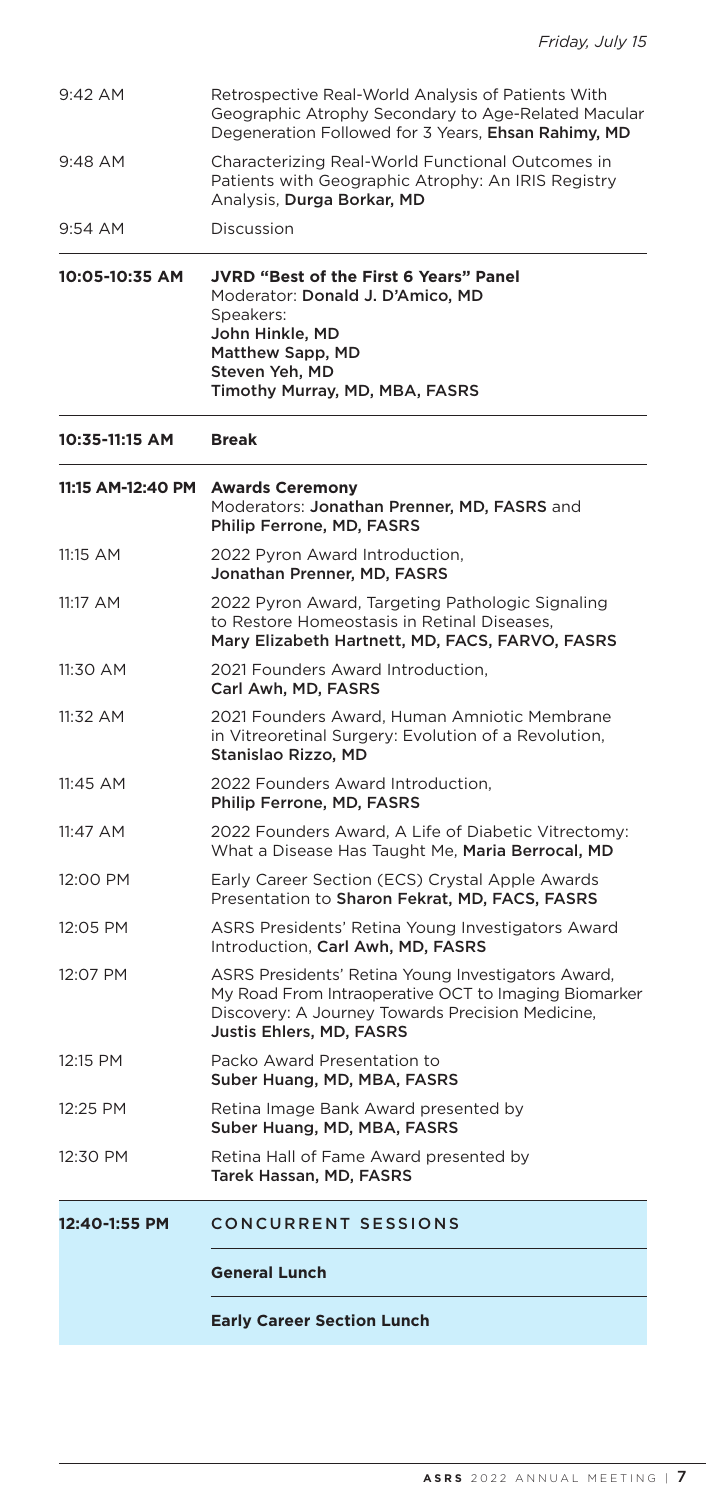۳

|              | <b>Instructional Course: OCT Angiography in Clinical Practice</b><br>Course Director: Caroline Baumal, MD<br>Faculty: Talia Kaden, MD; Amir Kashani, MD, PhD;<br>Aleksandra Rachitskaya, MD, FASRS; and<br>Richard Rosen, MD, DSc(Hon), FACS, FASRS, FARVO<br><b>Instructional Course: How Imaging Helped Me Nail</b><br>the Diagnosis-Cases From The Experts |
|--------------|---------------------------------------------------------------------------------------------------------------------------------------------------------------------------------------------------------------------------------------------------------------------------------------------------------------------------------------------------------------|
|              | Course Director: Yasha Modi, MD<br>Faculty: Vaidehi Dedania, MD; Sunil Srivastava, MD;<br>Rishi Singh, MD; Leila Vajzovic, MD;<br>Priya Vakharia, MD, FASRS                                                                                                                                                                                                   |
| 1:55-2:05 PM | <b>Business Meeting (members only)</b>                                                                                                                                                                                                                                                                                                                        |
| 2:05-2:10 PM | PAT Survey, Paul Hahn, MD, PhD, FASRS                                                                                                                                                                                                                                                                                                                         |
| 2:10-2:15 PM | Global Trends, Sunir Garg, MD, FACS, FASRS                                                                                                                                                                                                                                                                                                                    |
| 2:15-3:10 PM | <b>Diabetic Retinopathy 2 Symposium</b><br>Moderators: Carl Regillo, MD and<br>Young Hee Yoon, MD, PhD                                                                                                                                                                                                                                                        |
| 2:15 PM      | Association of Predominantly Peripheral Lesions on<br>Ultra-Widefield Imaging and the Risk of DR Worsening<br>Over Time: Results of DRCR Retina Network Protocol AA,<br>Dennis Marcus, MD                                                                                                                                                                     |
| 2:19 PM      | Utilization, Payments, and Effectiveness of<br>Teleophthalmology for Remote Diabetic Eye Screening<br>in the US, <b>Parisa Emami Naeini, MD, MPH</b>                                                                                                                                                                                                          |
| 2:23 PM      | New Tool for Predicting the 3-Year Risk of Vision-<br>Threatening Diabetic Retinopathy in Patients With<br>Type 2 Diabetes Mellitus, Bobeck Moditahedi, MD                                                                                                                                                                                                    |
| 2:27 PM      | Long-Term Real-World Treatment Patterns Among<br>Patients With Diabetic Macular Edema Initiating<br>Anti-VEGF: 6-year Follow-up Using the IRIS Registry,<br>Theodore Leng, MD, MS, FASRS                                                                                                                                                                      |
| 2:31 PM      | Discussion                                                                                                                                                                                                                                                                                                                                                    |
| 2:41 PM      | Suprachoroidal Delivery of RGX-314 Gene Therapy<br>for Diabetic Retinopathy: Phase II ALTITUDE Study,<br>Charles Wykoff, MD, PhD, FASRS                                                                                                                                                                                                                       |
| 2:47 PM      | Personalized Treatment Interval Dosing Dynamics Over<br>2 Years in the Phase 3 YOSEMITE and RHINE Trials of<br>Faricimab in Diabetic Macular Edema, John Kitchens, MD                                                                                                                                                                                         |
| 2:53 PM      | Association of Ultra-Widefield Fluorescein<br>Angiography-identified Retinal Nonperfusion With<br>Risk of Diabetic Retinopathy Worsening Over Time,<br>Paolo Antonio Silva, MD                                                                                                                                                                                |
| 2:57 PM      | Treat-and-Extend vs Alternate Dosing Strategies<br>With Anti-VEGF Agents to Treat Center-Involving<br>Diabetic Macular Edema: Meta-Analysis of Trials,<br>Varun Chaudhary, MD                                                                                                                                                                                 |
| 3:01 PM      | Discussion                                                                                                                                                                                                                                                                                                                                                    |
| 3:10-4:05 PM | <b>Surgery Symposium 4</b><br>Moderators: Carl Awh, MD, FASRS and Stanislao Rizzo, MD                                                                                                                                                                                                                                                                         |
| 3:10 PM      | Fibrin Glue-Assisted Retinopexy for Rhegmatogenous<br>Retinal Detachments: GUARD Study; Long-Term<br>Outcomes of a New Surgical Technique With No<br>Silicone Oil or Gas Tamponade, Mudit Tyagi, MS                                                                                                                                                           |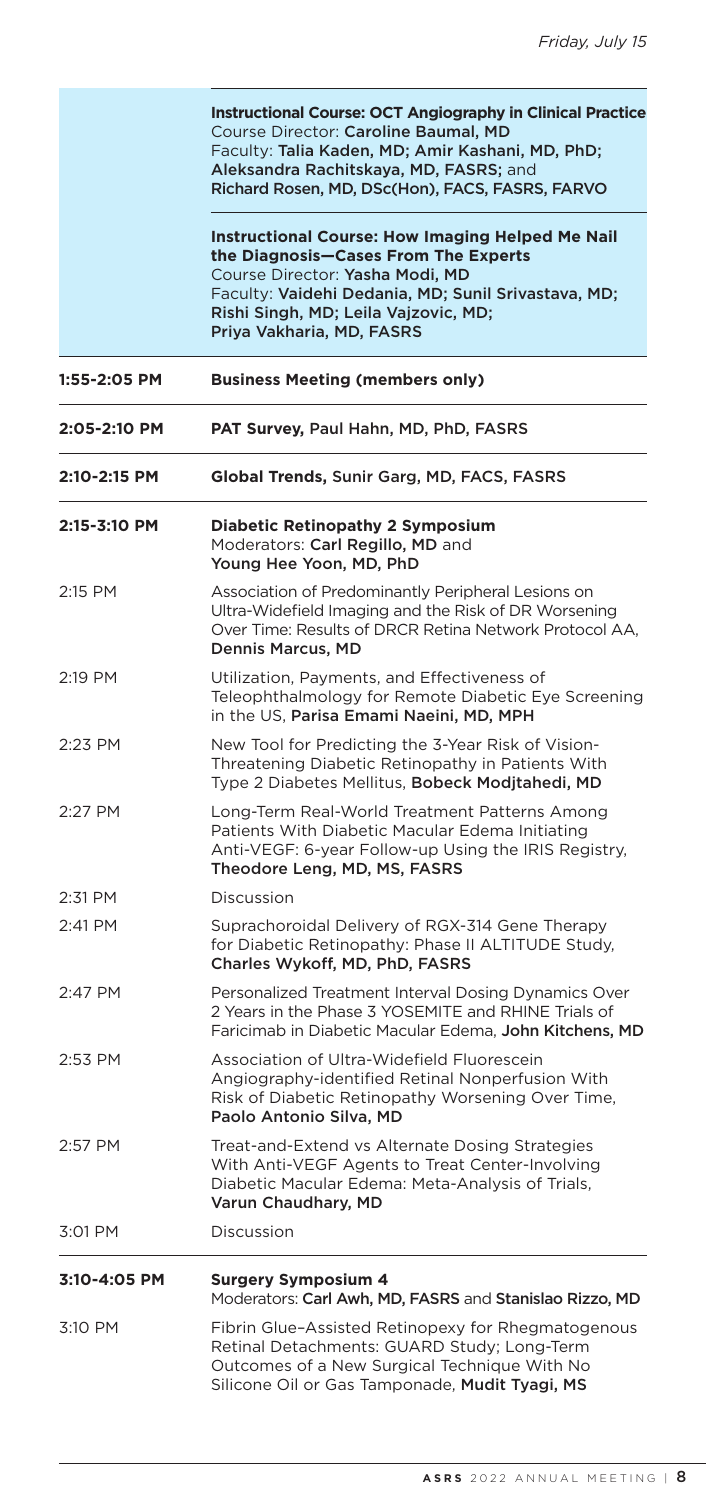| 4:57 PM<br>5:03 PM<br>5:09 PM<br>5:15 PM<br>5:19 PM<br>5:23 PM | Patients, Carol Shields, MD<br>Impact of PRAME Status on Gene Expression Profile to<br>Predict Metastasis in Uveal Melanoma: Interim Analysis<br>of the Collaborative Ocular Oncology Group Study<br>Number 2 (COOG2), Prithvi Mruthyunjaya, MD, MHS<br>Discussion<br>Clinical Features in Advanced Retinoblastoma: High-Risk<br>Pathology and Metastatic Death, Paul Finger, MD, FACS<br>Application of a Novel Semi-Supervised Machine<br>Learning Approach to Identify Choroidal Tumors From<br>Fundus Photographs, Armin Afshar, MD, MBA, MAS<br>Gene Expression Profile and Local Tumor Recurrence<br>of Irradiated Uveal Melanomas, Basil Williams, MD<br>Discussion |
|----------------------------------------------------------------|----------------------------------------------------------------------------------------------------------------------------------------------------------------------------------------------------------------------------------------------------------------------------------------------------------------------------------------------------------------------------------------------------------------------------------------------------------------------------------------------------------------------------------------------------------------------------------------------------------------------------------------------------------------------------|
|                                                                |                                                                                                                                                                                                                                                                                                                                                                                                                                                                                                                                                                                                                                                                            |
|                                                                |                                                                                                                                                                                                                                                                                                                                                                                                                                                                                                                                                                                                                                                                            |
|                                                                |                                                                                                                                                                                                                                                                                                                                                                                                                                                                                                                                                                                                                                                                            |
|                                                                |                                                                                                                                                                                                                                                                                                                                                                                                                                                                                                                                                                                                                                                                            |
|                                                                |                                                                                                                                                                                                                                                                                                                                                                                                                                                                                                                                                                                                                                                                            |
|                                                                |                                                                                                                                                                                                                                                                                                                                                                                                                                                                                                                                                                                                                                                                            |
|                                                                |                                                                                                                                                                                                                                                                                                                                                                                                                                                                                                                                                                                                                                                                            |
| 4:51 PM                                                        | Likelihood of Germline Mutation With Solitary<br>Unilateral Retinoblastoma Based on Patient Age at<br>Presentation: Real-World Analysis of 482 Consecutive                                                                                                                                                                                                                                                                                                                                                                                                                                                                                                                 |
| 4:45 PM                                                        | Early Targeted Treatment for Uveal Melanoma<br>Markedly Reduces Mortality: Evaluation of a Large<br>Cohort of Class 2 GEP-Treated Small Ocular Melanoma<br>Patients, Timothy Murray, MD, MBA, FASRS                                                                                                                                                                                                                                                                                                                                                                                                                                                                        |
| 4:45-5:30 PM                                                   | <b>Ocular Oncology Symposium</b><br>Moderators: Basil Williams, MD and<br>Amy Schefler, MD, FACS, FASRS                                                                                                                                                                                                                                                                                                                                                                                                                                                                                                                                                                    |
| 4:05-4:45 PM                                                   | <b>Break</b>                                                                                                                                                                                                                                                                                                                                                                                                                                                                                                                                                                                                                                                               |
| 3:58 PM                                                        | Discussion                                                                                                                                                                                                                                                                                                                                                                                                                                                                                                                                                                                                                                                                 |
| 3:52 PM                                                        | Impact of Foveal Status and Timing of Surgery<br>on Visual Outcome in Rhegmatogenous Retinal<br>Detachment, Zeeshan Hag, MD                                                                                                                                                                                                                                                                                                                                                                                                                                                                                                                                                |
| 3:48 PM                                                        | Clinical Outcomes of Rhegmatogenous Retinal<br>Detachment Repair in Pseudophakic Eyes With<br>Multifocal Intraocular Lenses, Abtin Shahlaee, MD                                                                                                                                                                                                                                                                                                                                                                                                                                                                                                                            |
| 3:44 PM                                                        | Outcomes of Pars Plana Vitrectomy Alone vs<br>Combined Scleral Buckling Plus Pars Plana Vitrectomy<br>for Primary Retinal Detachment, Luis Haddock, MD                                                                                                                                                                                                                                                                                                                                                                                                                                                                                                                     |
| 3:40 PM                                                        | Clinical Outcomes After Repair of Primary Acute<br>Rhegmatogenous Retinal Detachment With Scleral<br>Buckle, Sushant Wagley, MD                                                                                                                                                                                                                                                                                                                                                                                                                                                                                                                                            |
| 3:32 PM                                                        | Discussion                                                                                                                                                                                                                                                                                                                                                                                                                                                                                                                                                                                                                                                                 |
| 3:28 PM                                                        | Long-Term Visual Outcomes of Fovea-Splitting<br>Rhegmatogenous Retinal Detachments,<br>Jeremy Wolfe, MD, MS                                                                                                                                                                                                                                                                                                                                                                                                                                                                                                                                                                |
| 3:22 PM                                                        | Vitrectomy vs Vitrectomy With Scleral Buckling in<br>the Treatment of Giant Retinal Tear Related Retinal<br>Detachments: International Multicenter Study,<br>Sally Ong, MD                                                                                                                                                                                                                                                                                                                                                                                                                                                                                                 |
|                                                                | Retinopathy, Alan Franklin, MD, PhD                                                                                                                                                                                                                                                                                                                                                                                                                                                                                                                                                                                                                                        |
| 3:16 PM                                                        | Intravitreal Methotrexate Reduces Reoperation Rate<br>and Improves Vision After Vitrectomy for Retinal<br>Detachment, Trauma, and Proliferative Diabetic                                                                                                                                                                                                                                                                                                                                                                                                                                                                                                                   |

| Moderators: Tarek Hassan, MD. FASRS and |
|-----------------------------------------|
| Lisa Olmos de Koos, MD, MBA             |

5:30 PM Factors Associated With COVID-19 Vaccine Hesitancy and Clinical Trends in the Presentation of Primary Rhegmatogenous Retinal Detachments, Peter Tang, MD, PhD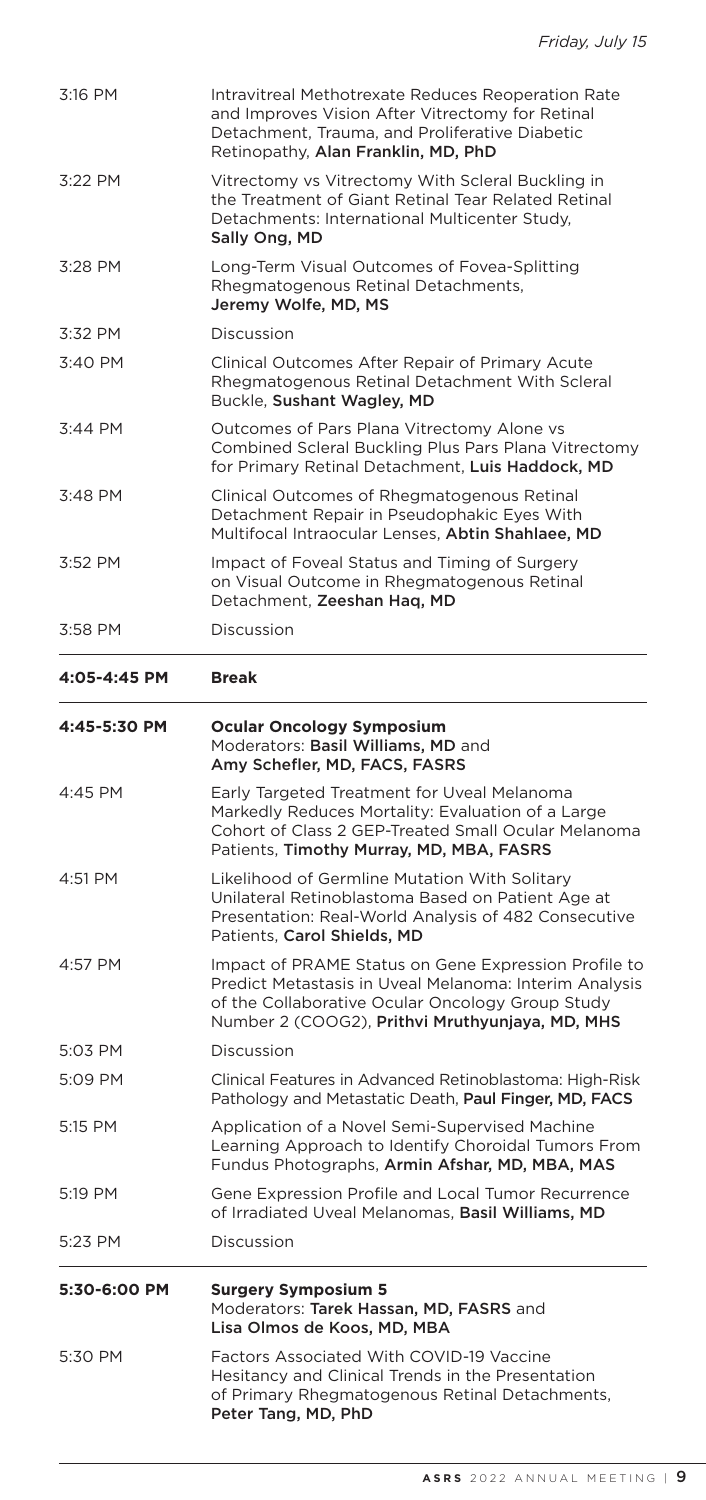| 5:34 PM                                                                    | Giant Retinal Detachment: Etiologies, Clinical<br>Presentation, and Treatment Outcomes.<br>Vishal Raval, MBBS, DNB, FMRF, FASRS                                                                    |
|----------------------------------------------------------------------------|----------------------------------------------------------------------------------------------------------------------------------------------------------------------------------------------------|
| 5:38 PM                                                                    | Fellow-Eye Retinal Detachment Risk as Stratified by<br>Hyaloid Status on Optical Coherence Tomography,<br>Josh Wallsh, MD                                                                          |
| 5:44 PM                                                                    | Multimodal Imaging Predictors of Functional<br>Outcomes Following Rhegmatogenous Retinal<br>Detachment Repair, Wei Wei Lee, MD                                                                     |
| 5:50 PM                                                                    | Discussion                                                                                                                                                                                         |
| 6:00-6:20 PM                                                               | <b>Technology Symposium</b><br>Moderators: Scott Walter, MD, MSc<br>and Yannek Leiderman, MD, PhD                                                                                                  |
| 6:00 PM                                                                    | Evaluation of a Robotically Aligned Optical Coherence<br>Tomography System and Artificial Intelligence in<br>Patients from the Emergency Department.<br>Nita Valikodath, MD, MS                    |
| 6:04 PM                                                                    | Real-Time Diagnosis of Diabetic Retinopathy by a<br>Handheld Retinal Camera, Artificial Intelligence and<br>Simultaneous Specialist Confirmation: Closing the Gap.<br>Gustavo Melo, MD, PhD, FASRS |
| 6:08 PM<br><b>Fellows</b><br><b>Forum</b><br><b>Award</b><br><b>Winner</b> | Smartphone-Based Home Vision Monitoring: Enablers<br>and Barriers to Deployment in Clinical Practice<br>Settings, Edward Korot, MD                                                                 |
| 6:12 PM                                                                    | Discussion                                                                                                                                                                                         |

**6:20-7:50 PM WinR Case Conference**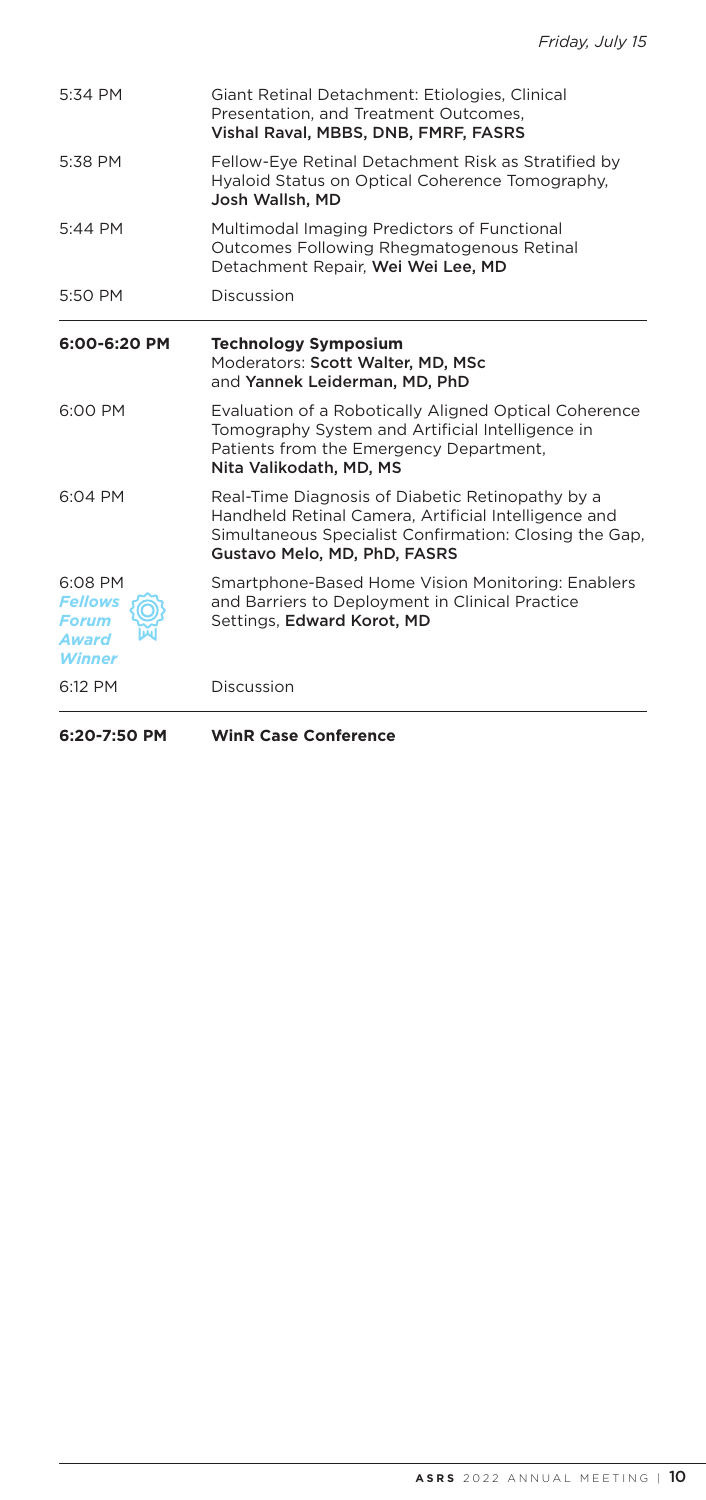| SATURDAY, JULY 16 |  |  |
|-------------------|--|--|
|-------------------|--|--|

| 7:30-8:30 AM   | <b>Continental Breakfast</b>                                                                                                                                                                    |
|----------------|-------------------------------------------------------------------------------------------------------------------------------------------------------------------------------------------------|
| 8:00-9:35 AM   | <b>Retinal Vascular Disease Symposium</b><br>Moderators: Dante Pieramici, MD and<br>Sharon Fekrat, MD, FACS, FASRS                                                                              |
| 8:00 AM        | Subclinical Retinal Ischemia in Individuals With Atrial<br>Fibrillation Mathieu Bakhoum, MD, PhD                                                                                                |
| 8:06 AM        | Point of Care Diagnosis of CRAO With OCT at the<br>Stroke Center: Lessons Learned in Our First Year,<br>Gareth Lema, MD, PhD                                                                    |
| 8:12 AM        | Effects of Time Since Diagnosis to Intravitreal<br>Aflibercept Injection and Baseline BCVA on Outcomes<br>in CRVO: Post Hoc Analysis of the COPERNICUS and<br>GALILEO Trials, Dilsher Dhoot, MD |
| 8:16 AM        | Impact of COVID-19 and Delay on Macular Edema<br>After Retinal Vein Occlusion (MEfRVO) Comparing<br>Dexamethazone vs Anti-VEGF Therapy, John Huang, MD                                          |
| 8:20 AM        | Discussion                                                                                                                                                                                      |
| 8:30 AM        | Longitudinal Macular Thickness and Microvascular<br>Changes in Children with Sickle Cell Disease.<br>Adrienne Scott, MD, FASRS                                                                  |
| 8:36 AM        | Spatial Correlation Between Retinal Ischemia and<br>Reactive Choroidal Changes in Retinal Vein Occlusion,<br>Junyeop Lee, MD, PhD                                                               |
| 8:40 AM        | Predicting Outcomes and Treatment Frequency After<br>Monthly Aflibercept for Macular Edema Secondary to<br>Central Retinal Vein Occlusion: A Machine-Learning<br>Model Approach, Yasha Modi, MD |
| 8:46 AM        | Prospective Randomized Trial of Treat-and-Extend<br>Intravitreal Aflibercept for Radiation Retinopathy:<br>One-Year Outcomes, Amy Schefler, MD, FACS, FASRS                                     |
| 8:52 AM        | Discussion                                                                                                                                                                                      |
| 9:01 AM        | Characterization of Vascular Abnormalities in X-Linked<br>Retinoschisis Using Widefield Digital Fluorescein<br>Angiography, Audina Berrocal, MD FASRS                                           |
| 9:07 AM        | National vs International Outcomes and Practice<br>Patterns of Intravitreal Anti-VEGF Injections for<br>Retinopathy of Prematurity, Nimesh Patel, MD                                            |
| 9:11 AM        | Long-Term Follow-up of Patients Treated With Laser<br>for Retinopathy of Prematurity, Rita Ehrlich, MD                                                                                          |
| 9:15 AM        | Modeling Zone as a Proxy for Absolute Avascular<br>Retina Area and Retinopathy of Prematurity Risk,<br>Darius Moshfeghi, MD, FASRS                                                              |
| 9:21 AM        | Rate of and Time for Complete Retinal Vascularization<br>in Premature Infants and Its Associated Factors,<br>Tso-Ting Lai, MD                                                                   |
| 9:25 AM        | Discussion                                                                                                                                                                                      |
| 9:35-10:15 AM  | <b>Break</b>                                                                                                                                                                                    |
| 10:15-11:20 AM | Dry AMD 3 Symposium<br>Moderators: Neil Bressler, MD and<br>Susan Bressler, MD, FASRS                                                                                                           |
| 10:15 AM       | Assessment of the Inclusion of Racial/Ethnic Minorities<br>in Retina Clinical Trials, Vivienne Hau, MD, PhD                                                                                     |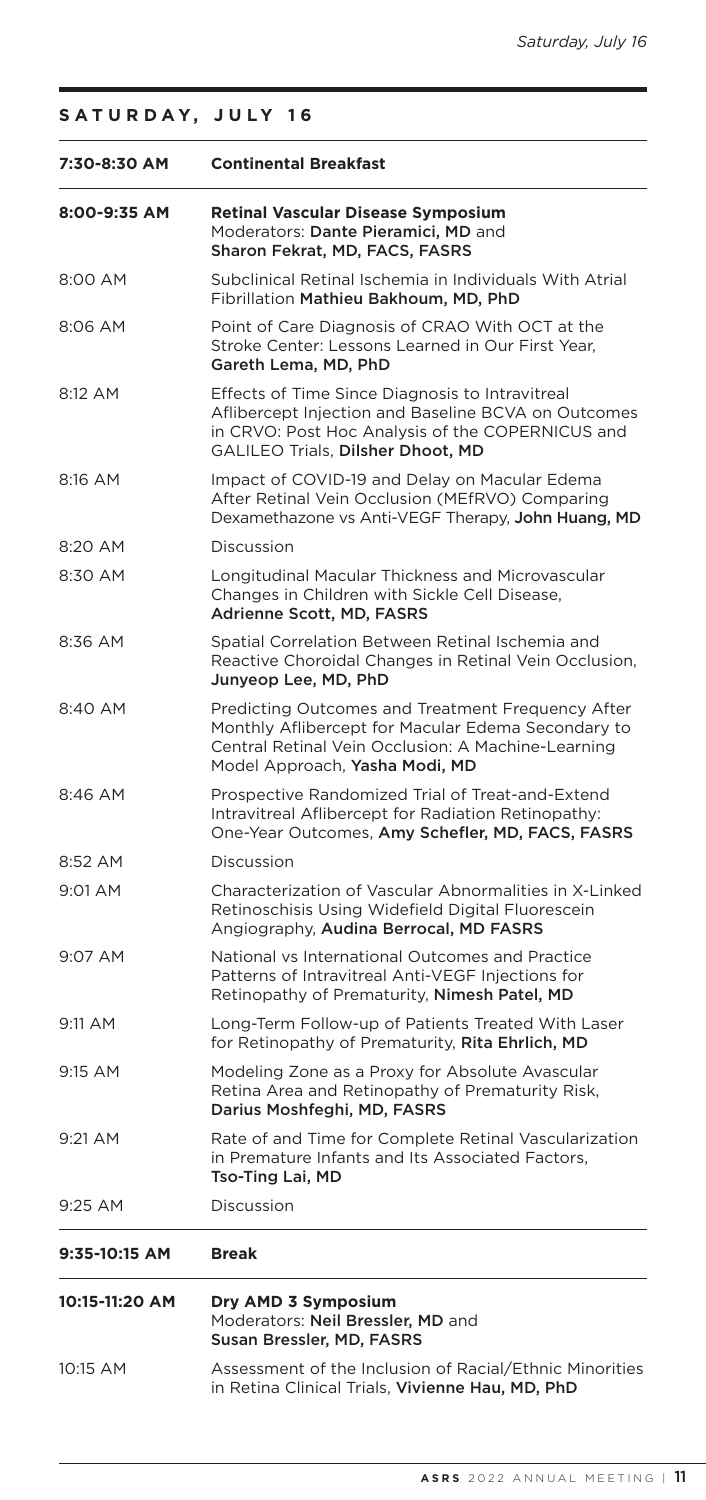|                | Faculty: Dilraj Grewal, MD, FASRS; Christopher Henry, MD;<br>Ashvini Reddy, MD; Sumit Sharma, MD, FASRS;<br>Arthi Venkat, MD<br><b>Instructional Course: RETINAWS: When the Going</b><br>Gets Tough, the Tough Get Going, Challenging Cases<br>in Vitreoretinal Surgery<br>Course Director: Kourous Rezaei, MD<br>Faculty: Carl Awh, MD, FASRS;<br>Audina Berrocal, MD, FASRS;<br>Geoffrey Emerson, MD, PhD, FASRS;<br>Philip Ferrone, MD, FASRS; J. Michael Jumper, MD, FASRS;<br>Kazuaki Kadonosono, MD; Judy Kim, MD, FASRS;<br>Stanislao Rizzo, MD; Homayoun Tabandeh, MD, FASRS;<br>Christina Weng, MD, MBA, FASRS |
|----------------|-------------------------------------------------------------------------------------------------------------------------------------------------------------------------------------------------------------------------------------------------------------------------------------------------------------------------------------------------------------------------------------------------------------------------------------------------------------------------------------------------------------------------------------------------------------------------------------------------------------------------|
|                |                                                                                                                                                                                                                                                                                                                                                                                                                                                                                                                                                                                                                         |
|                | <b>Instructional Course: Running the Gauntlet:</b><br><b>Innovations in the Surgical Management of Uveitis</b><br>Course Directors: Steven Yeh, MD and<br>Parisa Emami Naeini, MD, MPH                                                                                                                                                                                                                                                                                                                                                                                                                                  |
|                | Women in Retina Lunch                                                                                                                                                                                                                                                                                                                                                                                                                                                                                                                                                                                                   |
|                | <b>General Lunch</b>                                                                                                                                                                                                                                                                                                                                                                                                                                                                                                                                                                                                    |
|                | 11:50 AM-1:05 PM CONCURRENT SESSIONS                                                                                                                                                                                                                                                                                                                                                                                                                                                                                                                                                                                    |
| 11:20-11:50 AM | <b>Surgery Panel</b><br>Moderator: J. Michael Jumper, MD, FASRS<br>Panelists: Gaetano Barile, MD; Kevin Blinder, MD, FASRS;<br>John Kitchens, MD and Gaurav Shah, MD                                                                                                                                                                                                                                                                                                                                                                                                                                                    |
| 11:09 AM       | Discussion                                                                                                                                                                                                                                                                                                                                                                                                                                                                                                                                                                                                              |
| 11:03 AM       | Could We Save Lives With Retinal Imaging by<br>Finding Undetected High-Risk Vascular Diseases?,<br>R. Theodore Smith, MD PhD                                                                                                                                                                                                                                                                                                                                                                                                                                                                                            |
| 10:59 AM       | Relationship Between Number of Intermediate-Large<br>Drusen and Geographic Atrophy Lesion Growth Rate<br>in the Sham Groups of the DERBY, OAKS, and FILLY<br>Trials, Eleonora Lad, MD, PhD                                                                                                                                                                                                                                                                                                                                                                                                                              |
| 10:55 AM       | Early Progression of Atrophy in AMD: Post Hoc<br>Analysis From the GATHER1 Study, David Lally, MD                                                                                                                                                                                                                                                                                                                                                                                                                                                                                                                       |
| 10:49 AM       | Baseline Characteristics in the Phase 2 GOLDEN<br>Study of IONIS-FB-LRx, an Investigational Antisense<br>Oligonucleotide Designed to Treat AMD-Associated<br>Geographic Atrophy, Glenn Jaffe, MD                                                                                                                                                                                                                                                                                                                                                                                                                        |
| 10:39 AM       | Discussion                                                                                                                                                                                                                                                                                                                                                                                                                                                                                                                                                                                                              |
| 10:33 AM       | Multicenter Randomized Sham-Controlled Double-<br>Masked Phase 2b Clinical Trial of Multi-Characteristic<br>Opsin in Patients With Advanced Retinitis Pigmentosa,<br>Peter Kaiser, MD, FASRS                                                                                                                                                                                                                                                                                                                                                                                                                            |
| 10:27 AM       | Preliminary Results from a Phase I/II Gene Therapy<br>(FOCUS) of Subretinally Delivered GT005 in Patients<br>With Geographic Atrophy Secondary to Age-Related<br>Macular Degeneration, Szilárd Kiss, MD                                                                                                                                                                                                                                                                                                                                                                                                                 |
|                | System (LIGHTSITE III Interim Analysis),<br>Richard Rosen, MD, DSc(Hon), FACS, FASRS, FARVO                                                                                                                                                                                                                                                                                                                                                                                                                                                                                                                             |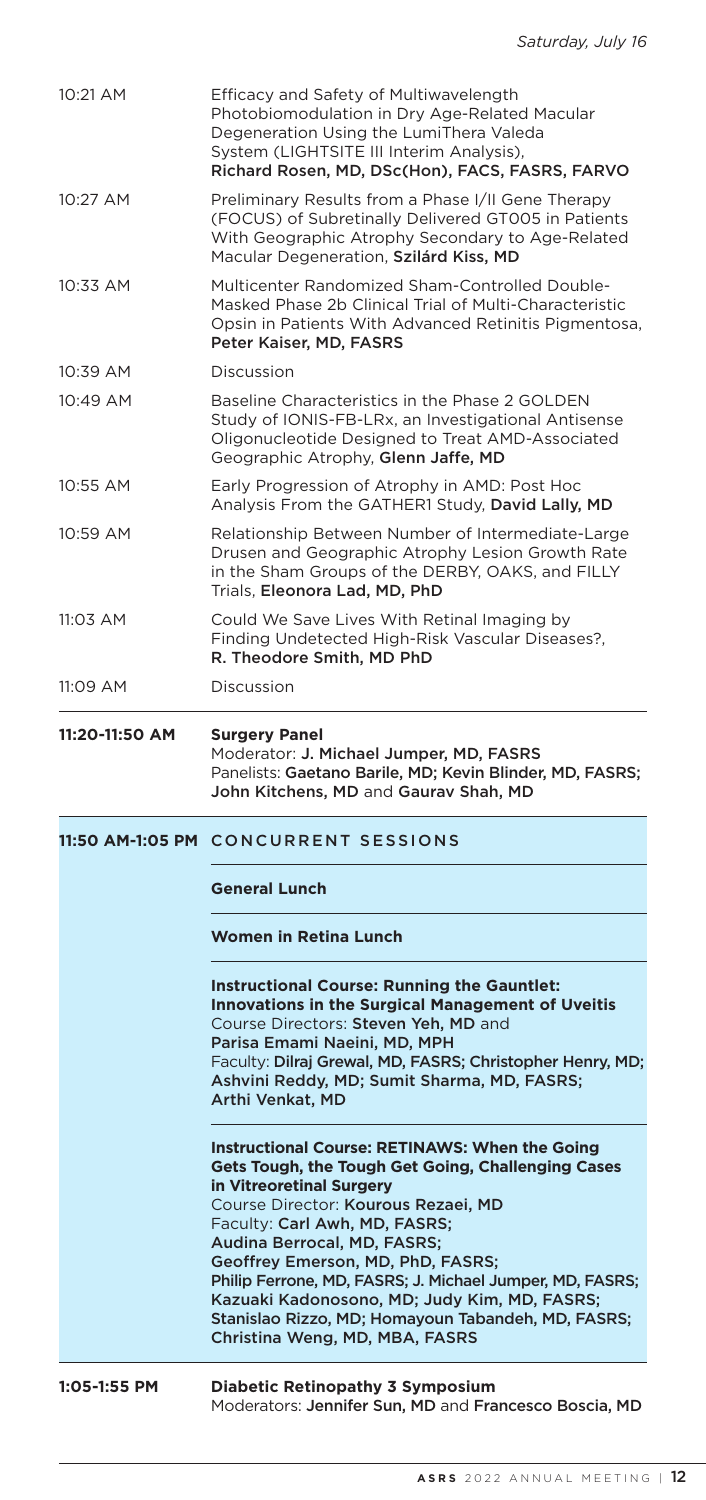| 1:05 PM                     | Efficacy, Safety, and Immunogenicity of MYL-<br>1701P Compared With Eylea in Participants With<br>Diabetic Macular Edema: Multicenter Double-Masked<br>Randomized Phase 3 Study, Susan Bressler, MD, FASRS                   |
|-----------------------------|------------------------------------------------------------------------------------------------------------------------------------------------------------------------------------------------------------------------------|
| 1:11 PM                     | 0.19 mg Fluocinolone Acetonide Implant Leads to<br>Superior Vision, Anatomical, and Treatment Burden<br>Outcomes in Eyes With Better Baseline Visual Acuity<br>(≤20/40), Victor Gonzalez, MD                                 |
| 1:15 PM                     | Factors Associated With Fluctuations in Central Subfield<br>Thickness in Patients With Diabetic Macular Edema Using<br>2 Clinical Trial Databases, Matthew Starr, MD                                                         |
| 1:21 PM                     | Discussion                                                                                                                                                                                                                   |
| 1:29 PM                     | Phase 2 Study of THR-149, a Plasma Kallikrein Inhibitor<br>in Patients With DME Who Respond Suboptimally to<br>Anti-VEGF Treatment (Month 6 Results of Part A of the<br>KALAHARI Study), Rahul Khurana, MD, FASRS            |
| 1:35 PM                     | HORNBILL: Phase 1/2a Study of Safety and<br>Early Response of BI-X in Patients With Diabetic<br>Retinopathy and Diabetic Macular Ischemia<br>Treated With Panretinal Photocoagulation,<br>Quan Nguyen, MD, MSc, FARVO, FASRS |
| 1:39 PM                     | Association Between DRSS Changes and Visual/<br>Anatomic Outcomes in Patients With Moderately<br>Severe to Severe NPDR: Post Hoc Analysis of<br>PANORAMA, Diana Do, MD, FASRS                                                |
| 1:43 PM<br>Late<br>Breaking | Benefits and Value of Treatment for Diabetic<br>Macular Edema, Paul Hahn, MD, PhD, FASRS                                                                                                                                     |
| 1:47 PM                     | Discussion                                                                                                                                                                                                                   |
| 1:55-2:55 PM                | <b>Surgery Symposium 6</b>                                                                                                                                                                                                   |
|                             | Moderators: Philip Ferrone, MD, FASRS and<br>Vivienne Hau, MD, PhD                                                                                                                                                           |
| 1:55 PM                     | Pathophysiology and Implications of Outer Retinal<br>Corrugations in Rhegmatogenous Retinal Detachment,<br>Rajeev Muni, MD, MSC, FRCS(C), FASRS                                                                              |
| 2:01 PM                     | Repair of Progressive Retinal Detachment<br><b>Complicating Degenerative Retinoschisis: Surgical</b><br>Management and Outcomes in Phakic Eyes,<br>J. Fernando Arevalo, MD, PhD, FACS, FASRS                                 |
| 2:07 PM                     | Proliferative Choroidopathy: Clinical Presentation and<br>Surgical Pearls in Complex Retinal Detachment with<br>Advanced Proliferative Vitreoretinopathy,<br>Flavio Rezende, MD, PhD                                         |
| 2:13 PM                     | Retinal Detachment Associated With Giant Retinal<br>Tears in 2 Stages Using Short-Term Tamponade With<br>Perfluorocarbon Liquid Against Single-Stage Vitrectomy,<br>Naresh Kannan, MD, FNB(VR), MBA (HR), FASRS              |
| 2:17 PM                     | Surgical Outcomes of Rhegmatogenous Retinal<br>Detachment in Patients 30 Years of Age or<br>Younger at 3-Month, 1-Year, and 5-Year Follow-ups,<br>Samuel Minaker, MD, MSc                                                    |
| 2:23 PM                     | Discussion                                                                                                                                                                                                                   |
| 2:33 PM                     | Localization of the Internal Limiting Membrane Flap After<br>Macular Hole Surgery, Homayoun Tabandeh, MD, FASRS                                                                                                              |
| 2:37 PM                     | Transretinal Subretinal Fluid Injection Technique<br>for Refractory or Chronic Large Macular Holes,<br>Gregory Lee, MD                                                                                                       |
| 2:41 PM                     | Nasal Crowding and Nasal Tilting of the Macula After<br>Epiretinal Membrane Surgery, Kyu Hyung Park, MD                                                                                                                      |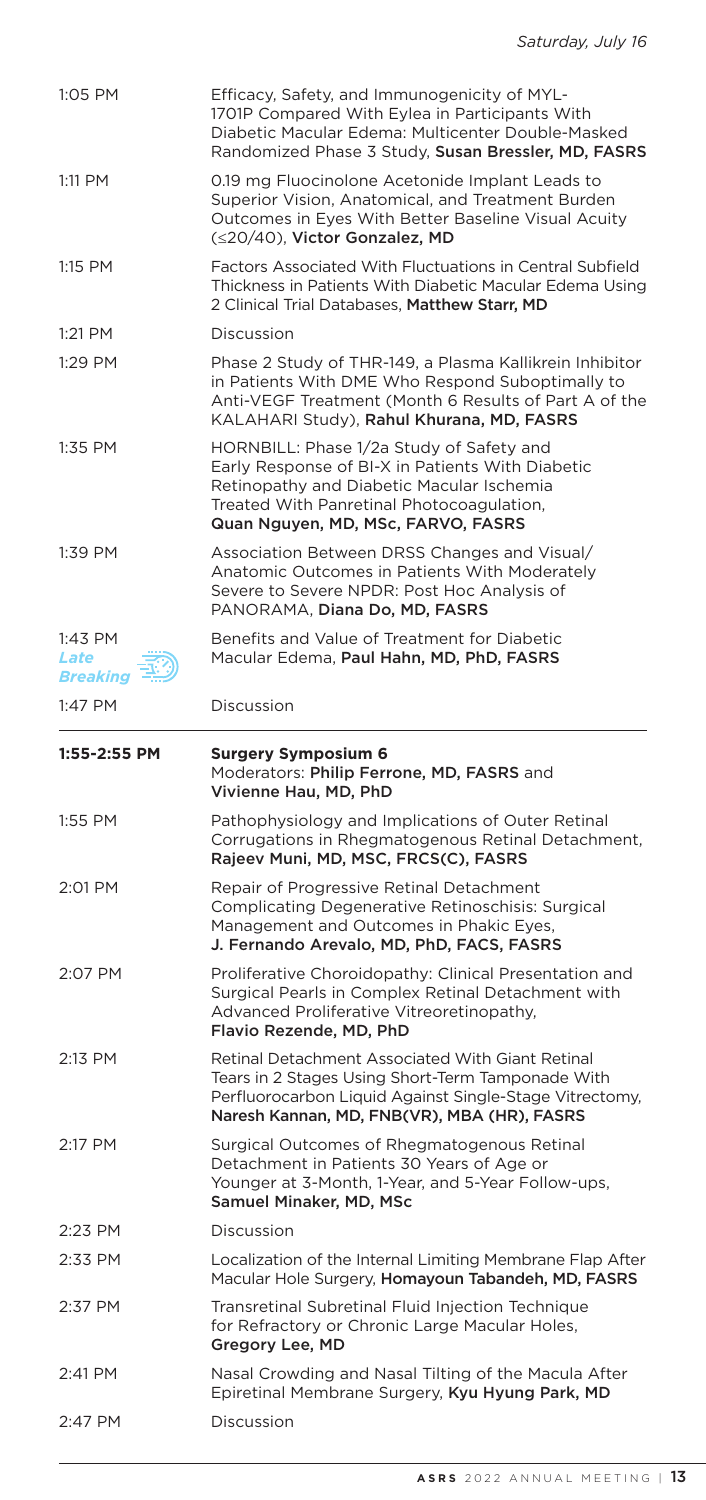| 2:55-3:35 PM                | <b>Break</b>                                                                                                                                                                                 |
|-----------------------------|----------------------------------------------------------------------------------------------------------------------------------------------------------------------------------------------|
| 3:35-4:15 PM                | <b>Surgery Symposium 7</b><br>Moderators: Timothy Murray, MD, MBA, FASRS and<br>Audina Berrocal, MD, FASRS                                                                                   |
| 3:35 PM<br>Late<br>Breaking | Phentolamine Ophthalmic Solution Rapidly Reverses<br>Pharmacologically Induced Mydriasis in Two Pivotal<br>Phase 3 MIRA Trials, David Boyer, MD                                              |
| 3:39 PM                     | Dropless Vitrectomy Surgery for Epiretinal Membranes:<br>Efficacy and Safety Compared to Standard of Care,<br>K. Chalam, MD, PhD, MBA, FRCS(C), FASRS                                        |
| 3:45 PM                     | Tips and Tricks in the Management of Complications<br>Associated With Autologous Retinal Transplants,<br>Ryan Shields, MD                                                                    |
| 3:51 PM                     | Macular Hole Surgery Results With Long-Acting Gas<br>Tamponade and Internal Limiting Membrane Removal,<br>John Thompson, MD                                                                  |
| 3:57 PM                     | Interim Subretinal Gene Therapy Safety Results in Two<br>Phase 1/2 Open-label, Dose-Escalation Clinical Trials to<br>Treat Achromatopsia, Lejla Vajzovic, MD, FASRS                          |
| 4:03 PM                     | Scleral-Fixated Carlevale IOL: The Ultimate Solution,<br><b>Stratos Gotzaridis, MBBS, MD</b>                                                                                                 |
| 4:07 PM                     | Discussion                                                                                                                                                                                   |
| 4:15-5:05 PM                | Wet AMD 3 Symposium<br>Moderators: Arshad Khanani, MD, MA, FASRS and<br>Elizabeth Rossin, MD, PhD                                                                                            |
| 4:15 PM                     | Evaluation of 8 mg Intravitreal Aflibercept Injection<br>for Neovascular Age-Related Macular Degeneration:<br>Results from the Phase 2 CANDELA Study,<br>W. Lloyd Clark, MD, FASRS           |
| 4:21 PM                     | Baseline Factors Associated With 1-Year Outcomes in<br>Phase III Comparison of SB11 (Approved Ranibizumab<br>Biosimilar) With Reference Ranibizumab in nAMD,<br>Neil Bressler, MD            |
| 4:27 PM                     | Anti-VEGF Injection Prior Authorization Impacts on<br>Retina Practices, Sabin Dang, MD                                                                                                       |
| 4:33 PM                     | Discussion                                                                                                                                                                                   |
| 4:41 PM                     | Novel Vascular Endothelial Growth-Factor A (VEGF-A)<br>and Angiopoietin-2 (Ang-2) Bispecific Protein, RO-634,<br>in Comparison to Aflibercept, Mark Barakat, MD                              |
| 4:47 PM                     | Noninferiority of 1.7% Povidone-lodine for<br>Endophthalmitis Prophylaxis After Intravitreal<br>Injections Compared With 5% Povidone-Iodine in an<br>Office Setting, Kamal Kishore, MD, MBBS |
| 4:51 PM                     | Endophthalmitis After Intravitreal Injections with<br>0.05% Aqueous Chlorhexidine vs 5% Povidone-Iodine<br>as Ocular Antiseptics, Murtaza Adam, MD                                           |
| 4:57 PM                     | Discussion                                                                                                                                                                                   |
| 5:05-5:15 PM                | <b>Poster and Film Awards</b>                                                                                                                                                                |
| 6:30-10:30 PM               | Gala Dinner at American Museum of<br><b>Natural History</b>                                                                                                                                  |